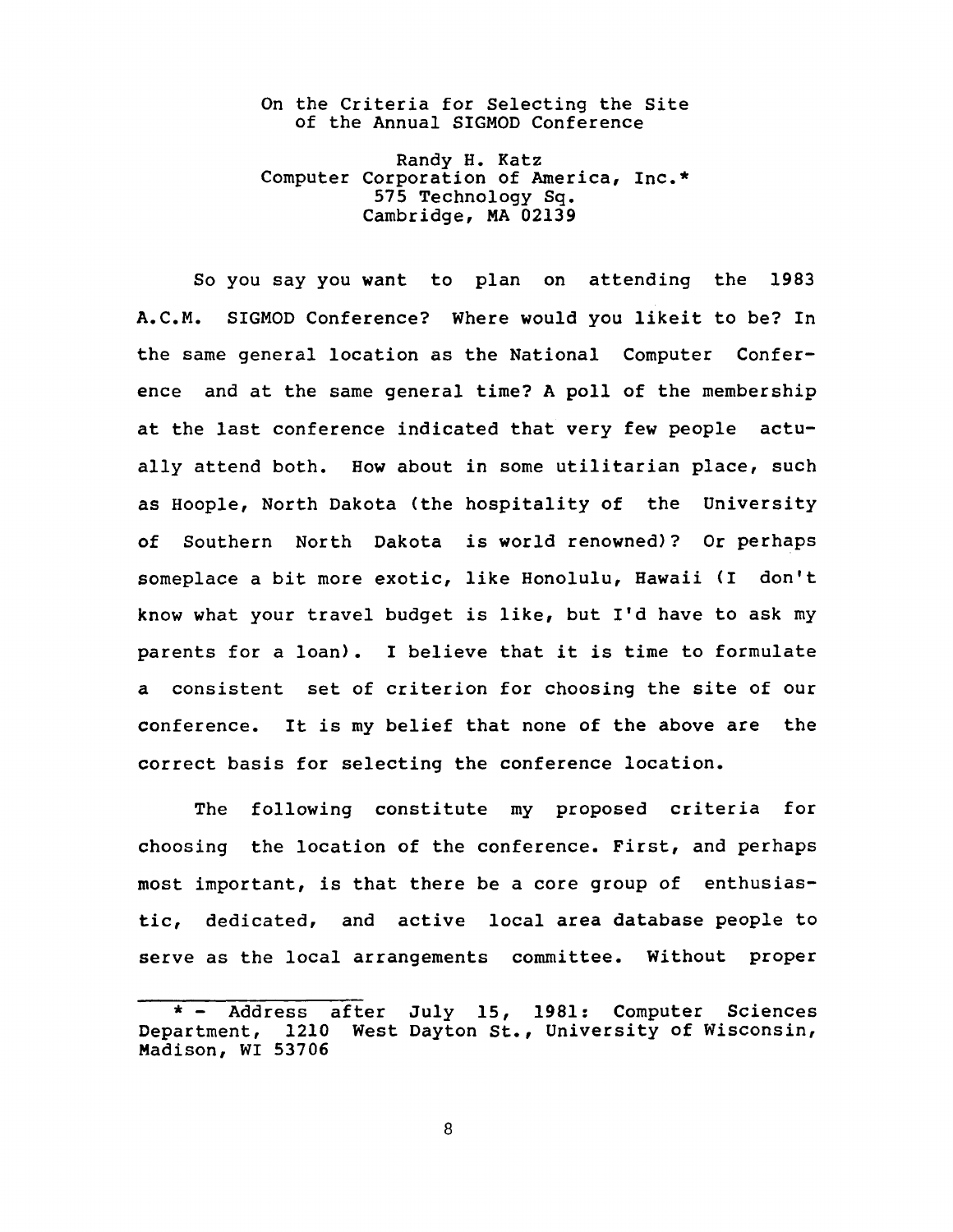planning, there is simply no way to have a successful conference. To serve the membership (and to boost attendence and make money), the area chosen should harbor a group of people that are actively interested in database management, either as practitioners or as researchers. Further, the location should be accessible by the major airlines (Have you ever flown on Empire Airlines to Rome, N.Y.?). Finally, with all other things being equal, the exoticness of the location should be considered. This must be balanced by the exotic price tag associated with such places. It is for reasons such as this that New York is probably not an acceptable site for the conference.

Given these criterion, what are the acceptable sites for future SIGMOD conferences? First of all, let's see where we have been. Figure 1 lists the sites of all previous conferences from 1970 to date (this information was culled from the collective memory of my colleagues at CCA -- in 1970 I was still in junior high school). If we divide the country up into the four sections of  $(1)$  the East  $(E)$ ,  $(2)$ the Middle West (M), (3) the South (S), and (4) the West (W), the tally of locales is shown in figure 2.

Note that just as in the President's budget, the Middle West has gotten the short end of the stick. Also note that the criterion are meet for all of the recent SIGMOD conferences.

9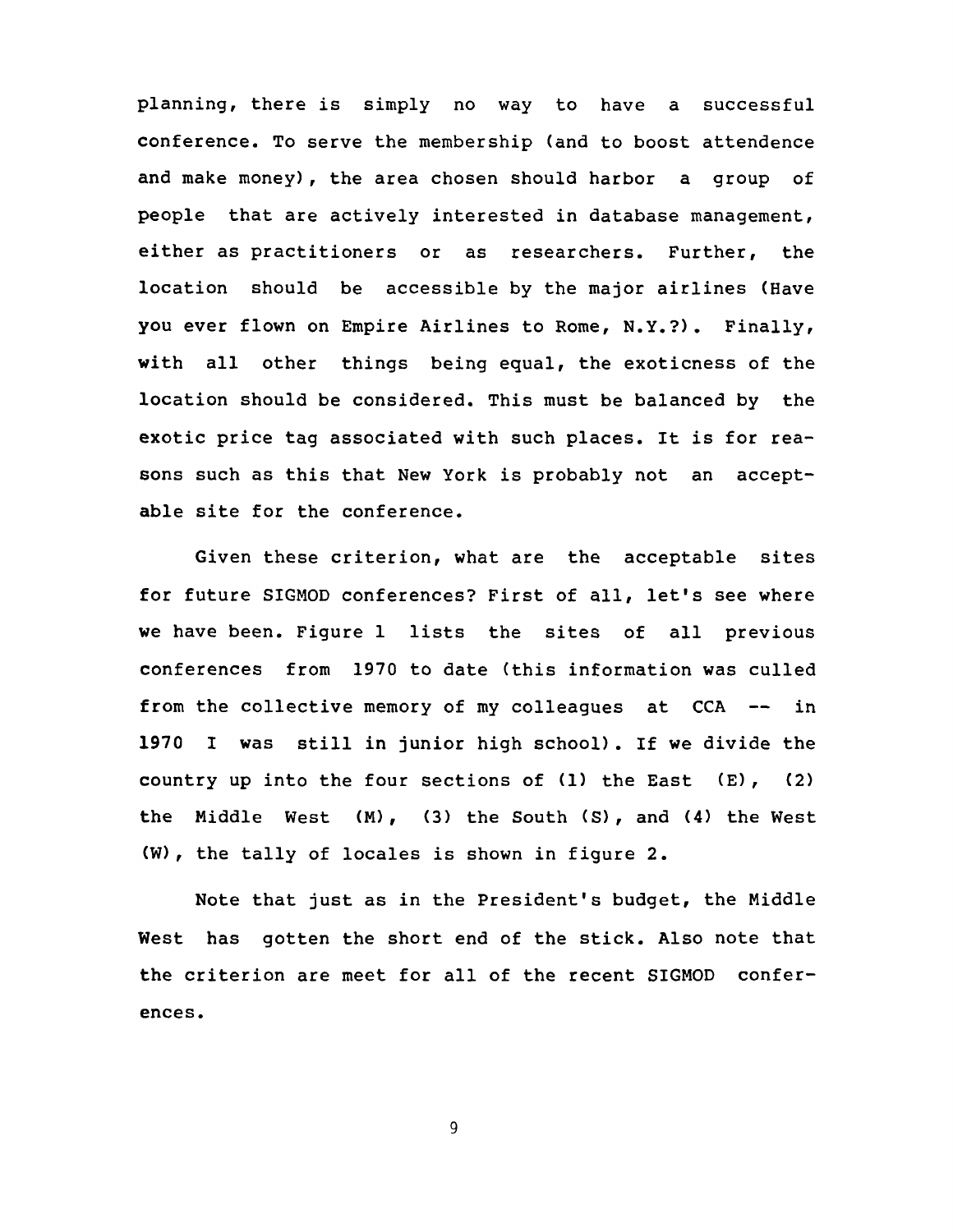| Year                                                   | Location                            | Section      | Local Arrangements               |
|--------------------------------------------------------|-------------------------------------|--------------|----------------------------------|
| 1982                                                   | Orlando, FL.                        | S            | S. Su, Univ. of Fl.              |
| 1981                                                   | Ann Arbor, MI. M                    |              | C. Dunn, Univ. of Mich.          |
| 1980                                                   | Los Angeles, CA.                    | <b>W</b>     | B. Yormark, Interactive Systems  |
| 1979                                                   | Boston, MA.                         | $\mathbf{E}$ | M. Edelberg, Sperry Research     |
| 1978                                                   | Austin, TX.                         |              | S C. Yurkanan, P.U.C. of Texas   |
| 1977                                                   | Toronto, Canada E                   |              | D. Tsichritzis, Univ. of Toronto |
| 1976                                                   | Washington, D.C. E                  |              | A. Bandurski, Naval Ship Center  |
| 1975                                                   | San Jose, CA.                       | $\mathbf w$  | V. Lum, IBM Research             |
| 1974                                                   | Ann Arbor, MI. M                    |              | J. Fry, Univ. of Mich.           |
| 1973                                                   | --no conference--                   |              |                                  |
| 1972                                                   | Denver, CO.                         | W            |                                  |
| 1971                                                   | San Diego, CA.<br><b>Example 19</b> |              |                                  |
| 1970                                                   | Houston, TX.                        | S            | J. Jump, Rice University         |
| figure 1 - Locations of SIGMOD Conferences 1970 - 1982 |                                     |              |                                  |

E | M | W | S 3 I 2 I 4 I 3

figure 2 - Summary of Locations by Section

Several reasonable locations for future conferences are suggested by the above. Of course there is nothing that stops us from returning to a place in which the conference has already been held (Ann Arbor has set the precedent). These locations all have potential hosts; it is up to the locals to put forth a proposal to actually host a conference:

East Philadelphia (major university and industry) New York (university and practitioners)